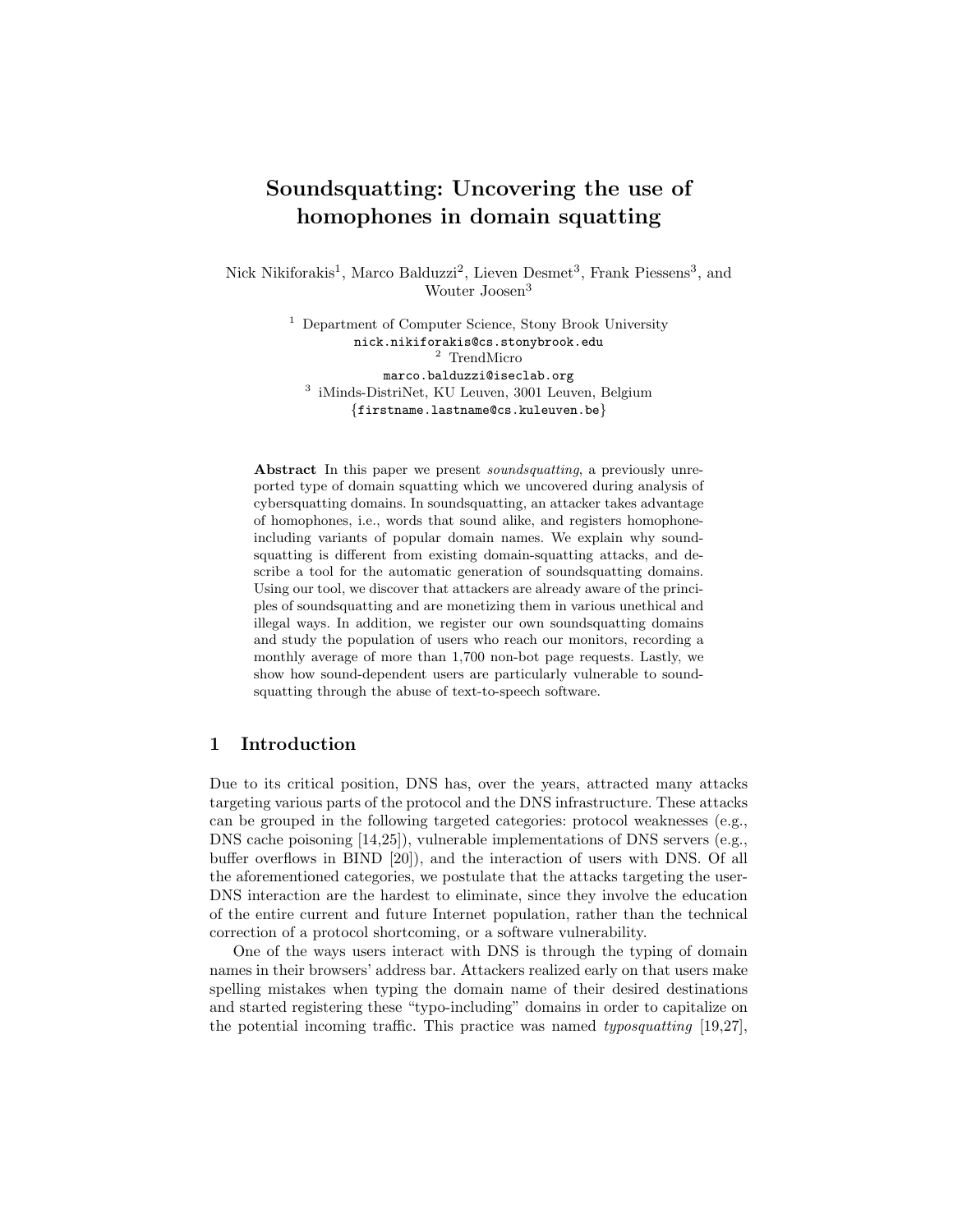and typosquatters use these domains in a wide range of unethical and illegal ways including showing paid ads of competitors [21], and the exfiltration of user credentials through phishing [10]. In addition to typosquatting, other variations of domain squatting have been proposed over time, such as homograph attacks [11,16] where the attacker abuses the visual similarity of two characters from different character sets to construct domains that have the appearance of a popular authoritative domain but lead to different destinations.

In this paper we present *soundsquatting*, a domain squatting technique which we uncovered while researching generic cybersquatting. Soundsquatting takes advantage of the sound similarity of words and the user's confusion of which word represents the desired concept. The attack is based on homophones, i.e., sets of words that are pronounced the same but are spelled differently, e.g.,  $\{ate,$ eight}. Soundsquatting is different from typosquatting in that it does not rely on typing mistakes and in that not all domains contain homophones and thus, not all domains can be soundsquatted.

To evaluate soundsquatting, we compile an English homophone database and we design AutoSS (AutoSoundSquatter), a tool which, given a list of target domains, generates valid soundsquatting domains. For the Alexa top 10,000 websites, AutoSS was able to generate 8,476 soundsquatting domains, 1,823 (21.5%) of which were already registered. Through a series of automatic and manual experiments, we categorize these registered domains and discover that, even though homophone-based domain squatting has not appeared in literature around cybersquatting, its principles are known and practiced by cybersquatters, albeit to a lesser extent than typosquatting. Using data that we obtain through crawling, we show that soundsquatting is being used for displaying ads on parked domains, stealing traffic from target domains, performing affiliate scams, conducting phishing attacks and installing malicious software on unsuspecting visitors.

In addition to studying the use of already registered soundsquatting domains, we register 30 available ones and study the population of users that reached our domains, recording a monthly average of 1,718 requests from real users, originating from 123 countries, showing that users are indeed susceptible to homophone confusion. Finally, we examine six popular software screen readers and show how they can all be abused to perform soundsquatting attacks against sound-dependent users who rely on text-to-speech software.

Overall, our findings show that soundsquatting can be abused in exactly the same way as typosquatting, and thus should be taken into account by owners of large websites when they are trying to protect their brand-names and customers.

Our main contributions are:

- We uncover a, previously unreported, domain-squatting attack, based on homophone-confusion rather than typographic mistakes, which we name soundsquatting, and present the architecture of a tool capable of automatically generating soundsquatting domains.
- We perform a systematic, large-scale analysis of the existing soundsquatting domains targeting the Alexa top 10,000 sites and highlight their abuse.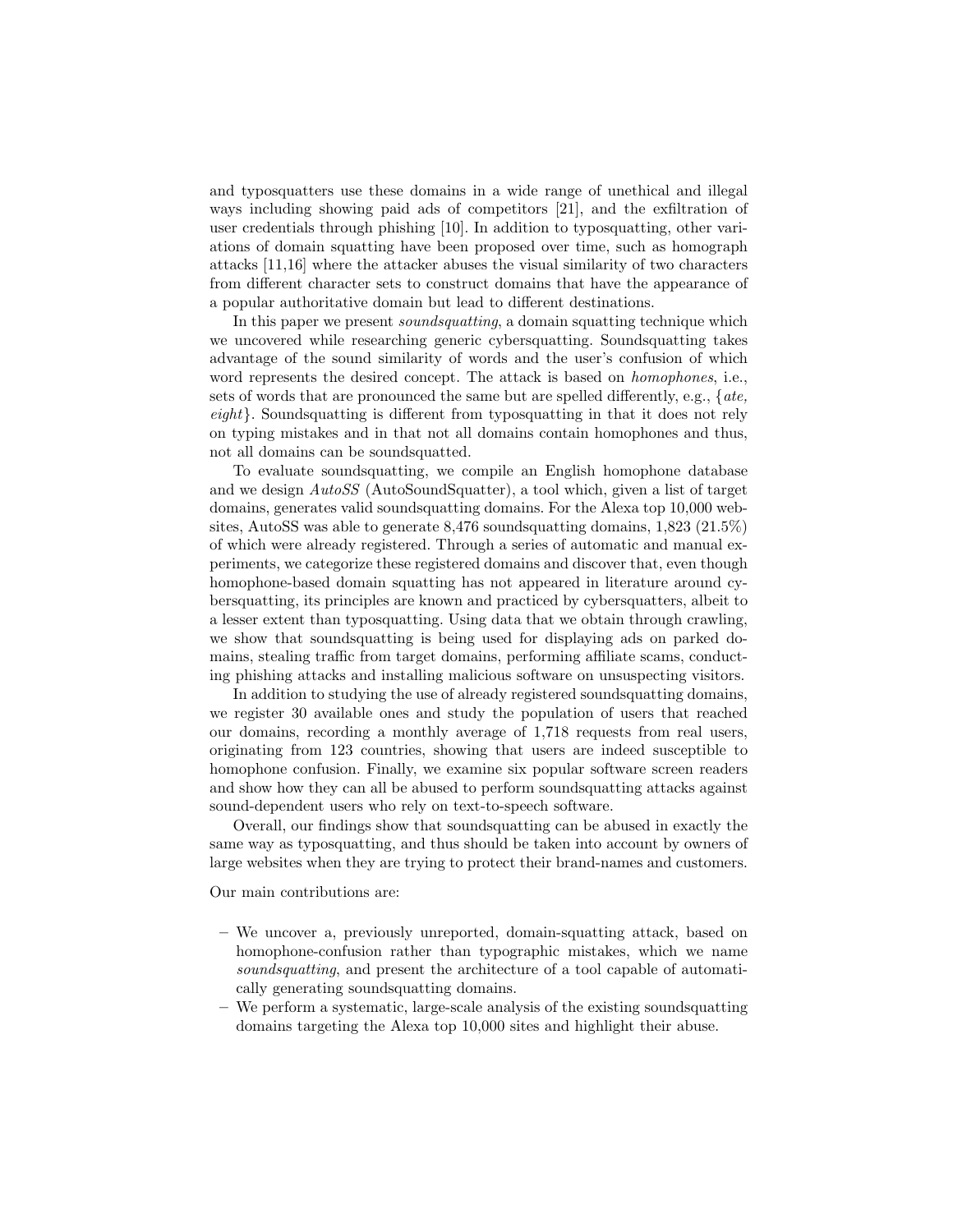- We actively measure the worldwide population of users who make homophone mistakes, confirming the validity and practicality of the attack.
- We show how soundsquatting can be used against sound-dependent users.

### 2 Soundsquatting

In this section, we introduce all the necessary terminology for soundsquatting and describe in detail the workings of AutoSS, our tool for the automatic generation of soundsquatting domains. Lastly, we examine the soundsquatting domains that our tool generated, when targeting the Alexa top 10,000 sites.

#### 2.1 Terminology

Homophones are sets of words that have the same pronunciation. Homophones can be spelled differently but have the same meaning, such as  $\{quar$ anty } or spelled differently and have a different meaning, such as  $\{whether,$ weather and  $\{idle, idol, idyll\}.$ 

Given the aforementioned definition of homophones, we define *soundsquat*ting as the practice of registering domain names that contain words that are homophones of authoritative domains and *soundsquatters* the individuals or organizations involved in the activity of soundsquatting. As in generic domain squatting, *authoritative* domains are domains that are targeted by soundsquatters, and usually belong to high-traffic websites with millions of visitors. The more legitimate users a website has, the more users are likely to land on the website connected to the soundsquatting domain. When an authoritative domain is targeted by a soundsquatting attack, this domain is called soundsquatted.

For instance, assuming weatherportal.com, an authoritative weather site, a soundsquatter can register the domain whetherportal.com, in order to capture the traffic of users who mistakenly type the word "whether" instead of "weather". When users type the wrong word and reach the soundsquatting domain, the soundsquatter, like generic domain squatters, can then monetize their visit in a wide range of unethical and illegal ways.

#### 2.2 Differences with Typosquatting

Before moving on to the discovery and study of soundsquatting domains, it is important to differentiate *soundsquatting* from typosquatting. As the term reveals, typosquatting involves "typos", i.e., misspellings of domain names, usually associated with typing mistakes. In 2006, Wang et al. categorized the typos involved in typosquatting in five different categories [27]. Assuming the domain example.com and the intended URL www.example.com, the five proposed categories are the following:

1. Missing-dot typos: The dot following "www" is forgotten, e.g., wwwexample. com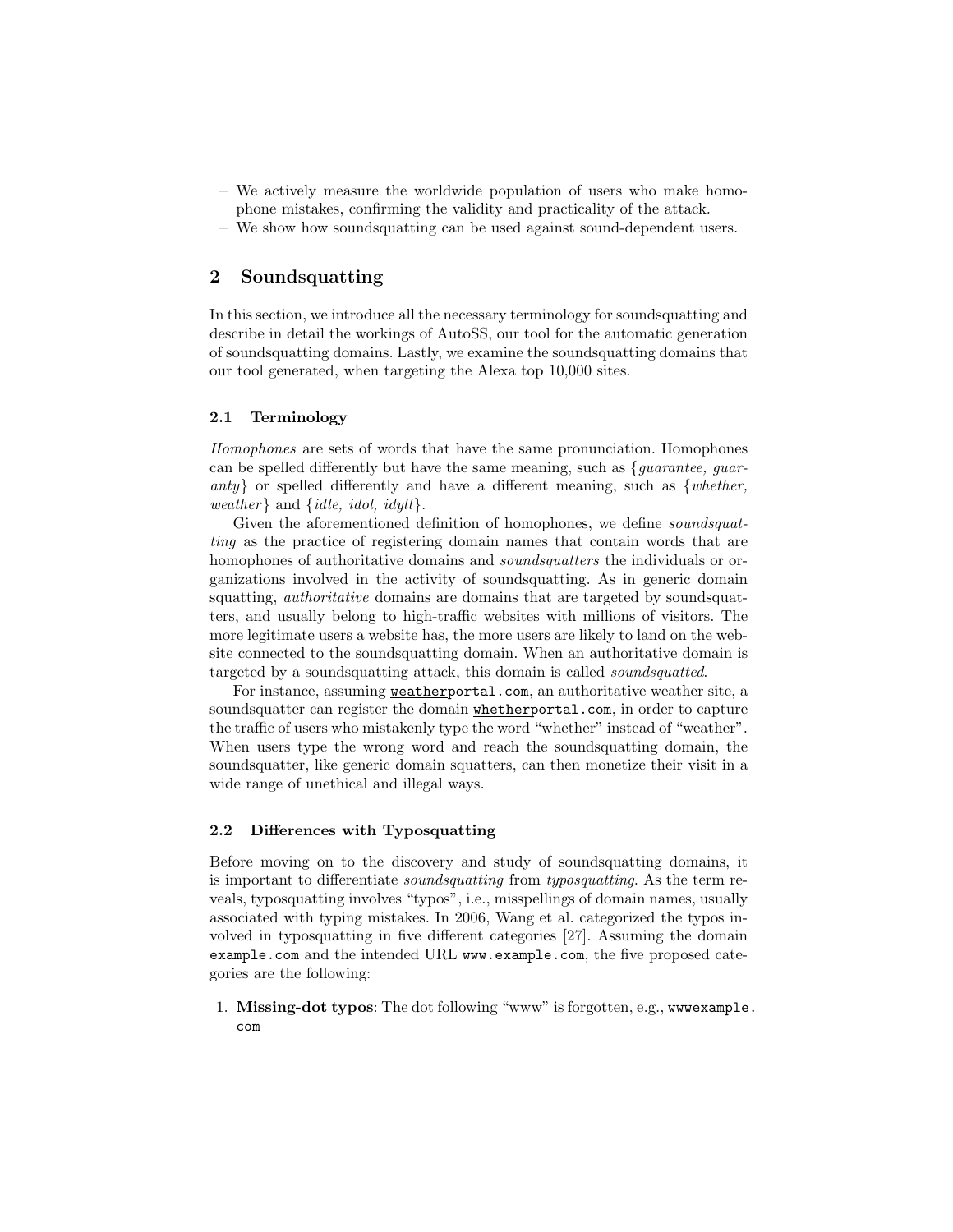- 2. Character-omission typos: One character is omitted, e.g., www.exmple. com
- 3. Character-permutation typos: Consecutive characters are swapped, e.g., www.examlpe.com
- 4. Character-replacement typos: Characters are replaced by their adjacent ones, given a specific keyboard layout, e.g., www.ezample.com where "x" was replaced by the QWERTY-adjacent "z".
- 5. Character-insertion typos: Characters are mistakenly typed twice, e.g., www.exaample.com

Later research in typosquatting showed that in addition to the above classes of typos, domain squatters are also registering authoritative domains under different, less-popular top-level domains [4].

In all of the above cases, users *intend* to type a specific URL, but accidentally mistype the URL and initiate a request for the wrong page, before realizing their mistake. Contrastingly, in soundsquatting, users type exactly what they were planning to, but their intended destination is a different one. The mistake happens at a word-level, rather than a character-level, and the substituted words are real dictionary words and not mistypes of other words. The confusion between the intended word and the typed one, is further amplified when a domain contains a homophone belonging to a set of homophones with the same meaning. Consider guarantybanking.com, a domain belonging to a banking website. As mentioned earlier, "guarantee" is a homophone of "guaranty", and guaranteebanking.com is, at the time of this writing, parked and available for sale. In such cases, the typing of the "correct" domain, involves the memorization of one specific spelling, rather than a translation from concepts into words. It is also difficult to predict, if a person hears about "Guarantee Banking" for the first time, which spelling will she choose to use.

#### 2.3 Generating soundsquatting domains

Any system that is geared towards the discovery of domain-squatting activity requires at least the following two resources: a set of target, authoritative domains and a list of rules and models for the transformation of authoritative domains and the generation of possible squatting domains. In the case of typosquatting, these rules may be the neighboring characters of every key under a specific keyboard layout and models of character omission, duplication and replacement. For soundsquatting, these resources are the following:

Authoritative domain list: Under the assumption that popular domains are targeted more than less popular domains, we obtained a list of the top 10,000 Internet websites, according to Alexa. In Section 2.4 we provide the number of unique domains contained in this list.

Dictionary: A dictionary (or wordlist) is required for the extraction of valid words from domain names. For instance, given a sufficiently large dictionary and the domain youtube.com, an algorithm can straightforwardly search for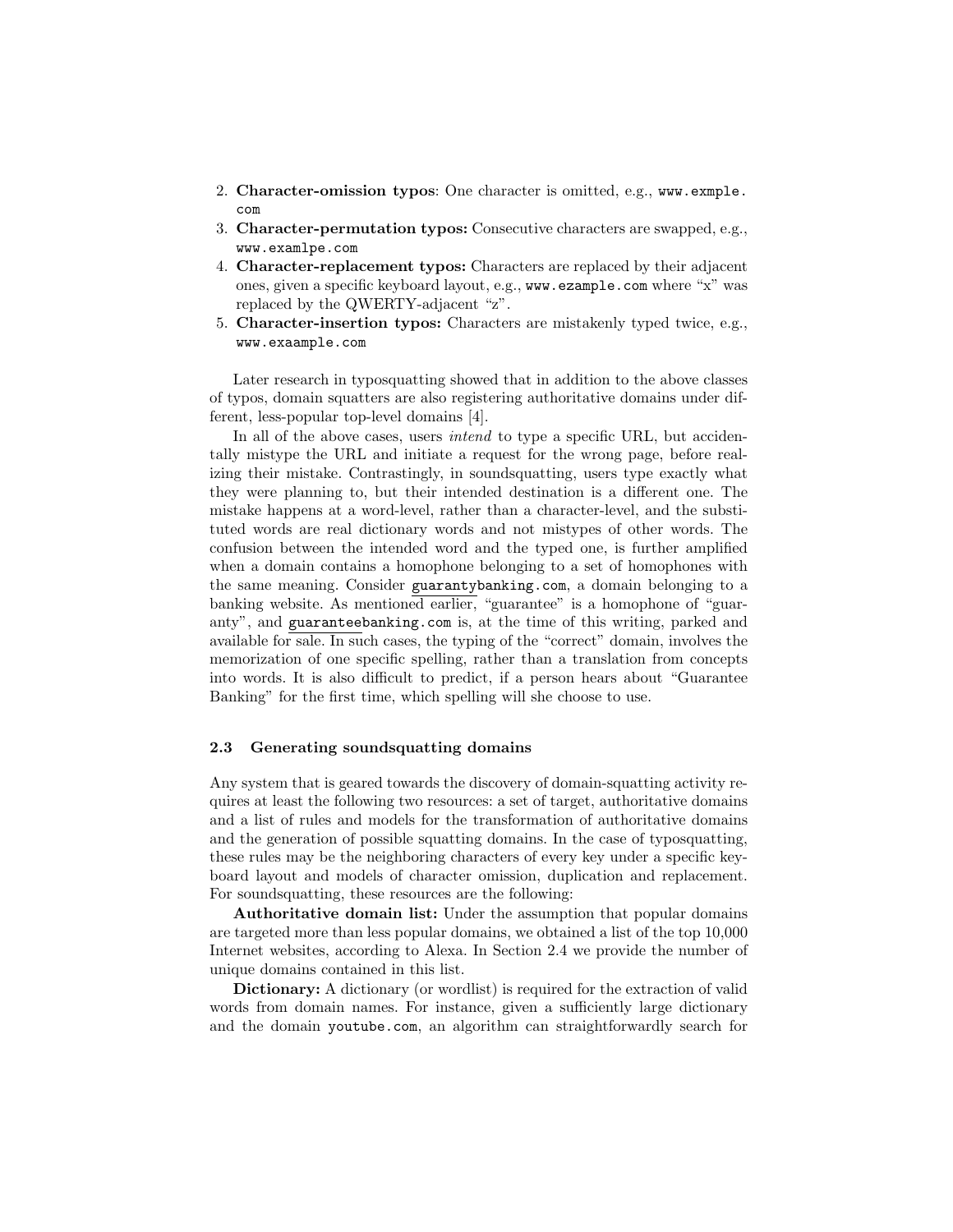

Figure 1. The architecture of AutoSS. Given a homophone database, a list of target domains and a dictionary, AutoSS outputs a list of possible soundsquatting domains

the presence of all words in that domain (excluding the top-level domain) and conclude that the domain is comprised out of the words "you" and "tube".

Transformation rules: Apart from a dictionary, a database of English homophones is also required. We compiled a homophone database, by scraping homophone.com, a website dedicated to homophones, and Wikipedia's list of dialect-independent homophones [28]. In addition, we manually added to our homophone database the list of numbers from one to one hundred together with their appropriate word form, e.g.,  $\{9, \text{ nine}\}$ , and a few common idioms used regularly in Internet slang, e.g.,  $\{you, u\}$ .

To automatically generate soundsquatting domains, we created AutoSS (AutoSoundSquatter), a tool which receives as input the aforementioned resources and generates valid soundsquatting domains – see Figure 1. AutoSS operates as follows. After the loading to memory of the homophone database and the dictionary, each entry in the Alexa list of websites is parsed, in order to isolate the main domain, from its domain extension and possible subdomains and paths. If the resulting string contains dashes (-), then we perceive this as a sign, from the domain owner, of separation of words; e.g., search-results.com can be separated to the words "search" and "results" without the aid of a dictionary. If the domain does not contain dashes, then we perform a string search for the presence of every word in our dictionary, in the domain. While this is a relatively fast process, the resulting set of candidate words (CW in Figure 1) requires substantial processing, mainly due to candidate words included in other candidate words and the presence of accidental words. Below, we describe these issues and our techniques for automatically detecting and resolving them:

Words-in-Words Removal: Consider the domain linkedin.com and the homophone set  $\{in, im\}$ . Even though we would, ideally, want to discover just the words "linked" and "in", a typical dictionary search will discover the words: {in, ink, inked, ked, link, linked}. The obvious next step would be to delete all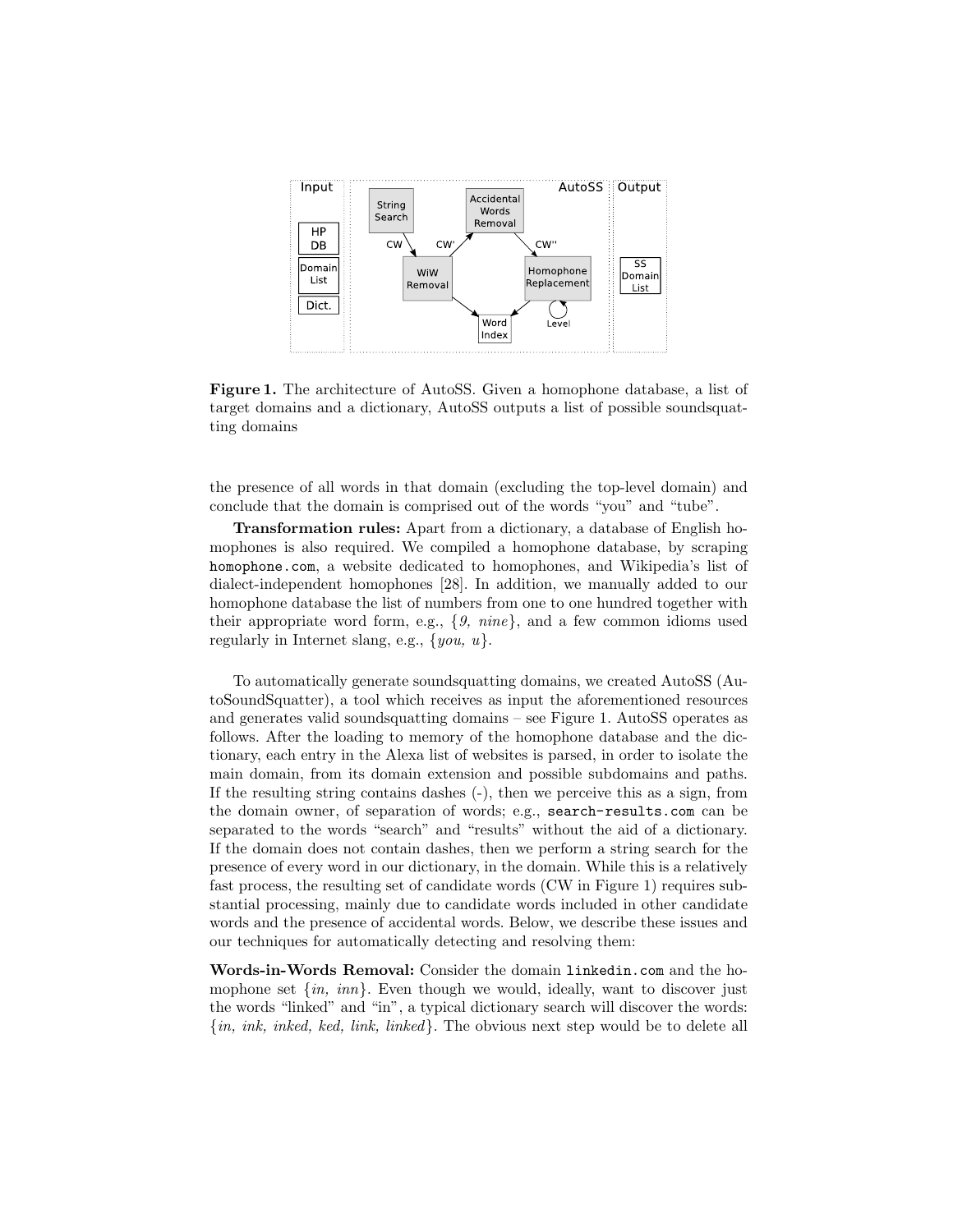candidate words words that are contained in others. The issue, however, is that, while the words  $\{in, ink, inked, ked, link\}$  are all contained in the word "linked", a removal of the word "in" from the candidate words is wrong (since the word exists on its own accord after the word "linked") and by doing so we miss the opportunity of generating the soundsquatting domain linkedinn.com. In our implementation we solve this problem as follows:

Whenever a pair of words  $\{a, b\}$  is found, where a is included in b, b is replaced, in the domain name, by another string of equal length. After this replacement, the domain name is searched again for the presence of word a. If the word is still found, then a is not deleted from the set of candidate words. Thus, in our earlier example and the pair of words  $\{in, linked\}$ , linkedin.com is transformed to **in.com**. Since the word "in" is still found in the domain name, it is not removed from the candidate words. Before proceeding, our tool also records the index of the word's location in the transformed domain in the "Word Index" component, so that when, at a later step, words are replaced by their homophones, our tool replaces the appropriate "in", avoiding results such as linnkedinn.com, which do not conform to our definition of soundsquatting since "linnked" is neither a valid dictionary word, nor a homophone of any other word. At the end of this process, our candidate words set is reduced to {*linked*,  $in\}$  (CW' in Figure 1), which is the desirable outcome.

Accidental Words Removal: This module receives the, possibly modified, candidate-words set from the Words-in-Words module and attempts to identify and remove accidental words from the candidate words. The issue of accidental words can be illustrated as follows. Consider the domain leaseweb.com, belonging to a web-hosting provider. The ideal word breakdown would be  ${lease, web}$ . Given our dictionary and the previous step of selective removal of words that are included in others, AutoSS would discover the words {lease, sew, web}. In this set, the word "sew" is included since it is a dictionary word, which accidentally appears in the domain name, formed by the last two letters of the word "lease" and the first letter of the word "web". We partially solve this problem by attempting to exhaustively create permutations of the candidate words, e.g.,:

| lease                             |   |
|-----------------------------------|---|
| $\cdot$ $\cdot$ $\cdot$<br>websew |   |
| $\cdot$ $\cdot$ $\cdot$           |   |
| leasesew                          | x |
| leaseweb                          |   |

until either the permutation perfectly matches the target domain name  $(CW'')$ , or, due to the exponential nature of permutations, the computation reaches a timeout. If the timeout is reached before the module finishes, then AutoSS falls back to the candidate word list that was received by the WiW Removal.

Homophone Replacement: In this last module, AutoSS uses the set of candidate words discovered by the previous modules and generates new domains, through the replacement of one homophone word by another. To this end, the module queries its homophones database for each candidate word, and for each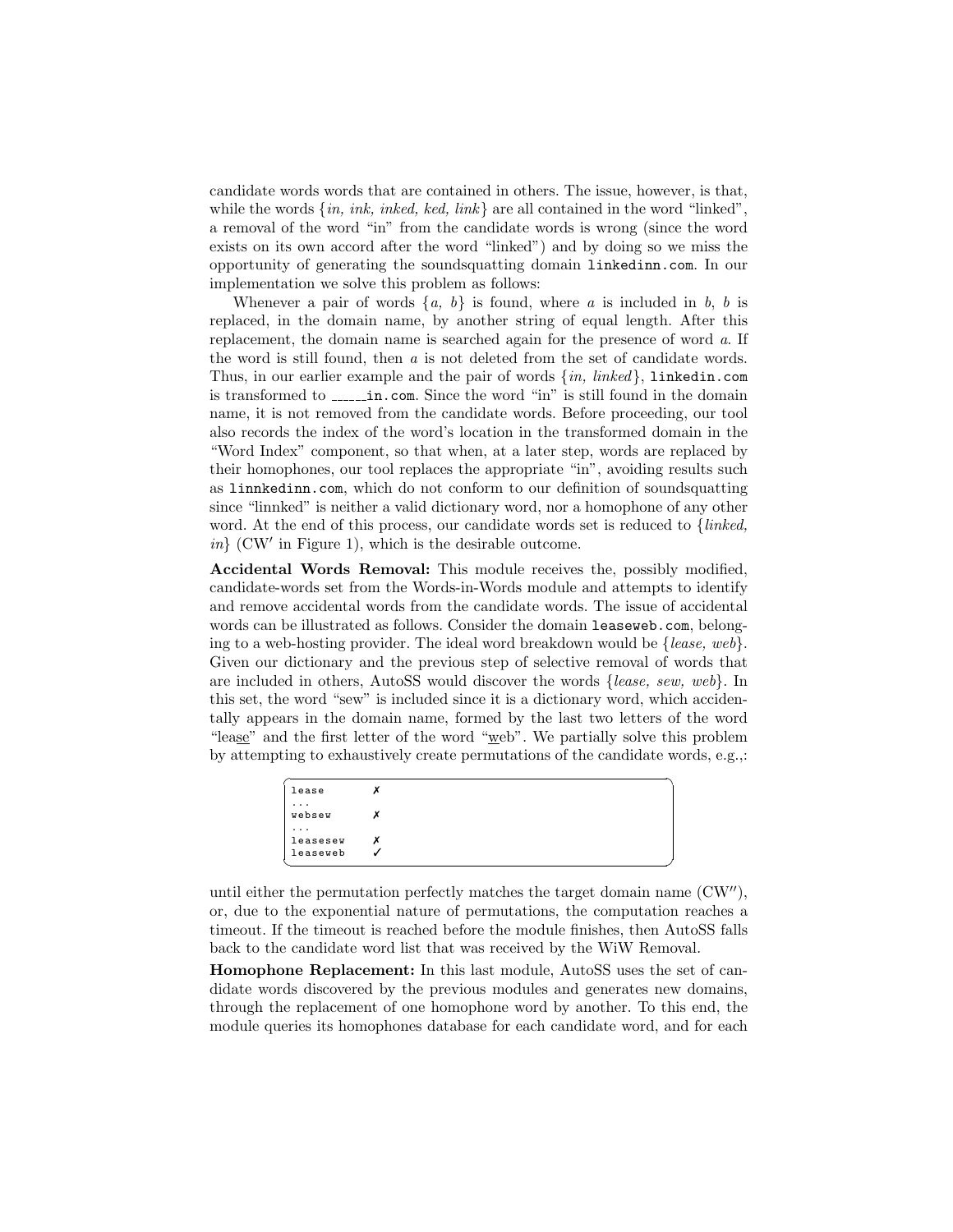homophone discovered the system generates a new soundsquatting domain, by replacing the candidate word with a homophone. For every candidate word, the module takes into account information found in the Word Index, so as to replace the right word in the aforementioned corner cases.

In addition to single replacements of homophones, AutoSS has a "Level" parameter (as shown in Figure 1), which specifies the number of concurrent homophone replacements for domain names with more than one homophones discovered. Consider the case of thepiratebay.se, a popular Torrent tracker. AutoSS will discover the homophones  $\{the, \,thee\}$  and  $\{bay, \,bey\}$ . While these can be used to create the soundsquatting domains theepiratebay.se and thepiratebey.se, a third domain can be generated by replacing both at the same time, i.e., theepiratebey.se. For our experiments we chose a Level of two, in order to limit AutoSS to maximum two homophone replacements at a time, even if a domain contains multiple homophones. While a higher Level would allow significantly more combinations and thus generate many more soundsquatting domains, we reasoned that three or more homophone mistakes in a single domain name are unlikely to occur, and thus decided against it.

AutoSS Limitations: Due to the flexibility of the English language and the freedom of infinite word-plays, our system's techniques for isolating words in domain names are necessarily heuristic-based. In Section 6, we estimate the amount of false positives generated by AutoSS, and briefly discuss possible ways of further lowering false positives that could be pursued in future work.

#### 2.4 Results

From the Alexa list of top 10,000 Internet websites, we extracted 9,926 Public  $Suffix + 1$  domains. Given these domains and our homophone database which contains 2,913 words belonging to 1,337 sets of homophones, AutoSS extracted a total of 6,418 homophones from the list of domains which, when combined up to a level of two, generated 8,476 soundsquatting domains. Interestingly, in our results we saw that 67.3% of the domains contained no homophones.

The highest ranking domain which contained homophones was youtube. com, for which AutoSS generated the domains: yewtube.com, ewetube.com and utube.com. The domain with the most homophones was wearehairy.com, with a ranking of 5,663 in the Alexa list of websites, containing 12 different homophones which, when combined, allowed for 32 different soundsquatting domains. From the 1,337 sets of homophones, 568 (42.48%) were used at least once to generate a soundsquatting domain. Table 1 shows the ten homophone sets used the most by AutoSS over the Alexa list of websites.

In Figure 2, we explore the correlation between the ranking of a website and the number of homophones found in its domain name. The scatterplot reveals that there is no significant relationship between the two, meaning that, on average, high ranking websites are as vulnerable to soundsquatting as low-ranking ones. This is an experimental validation of what we intuitively expected: homophones are dependent on the choice of words, which is unrelated to the popularity of a website, at least within the top Alexa sites.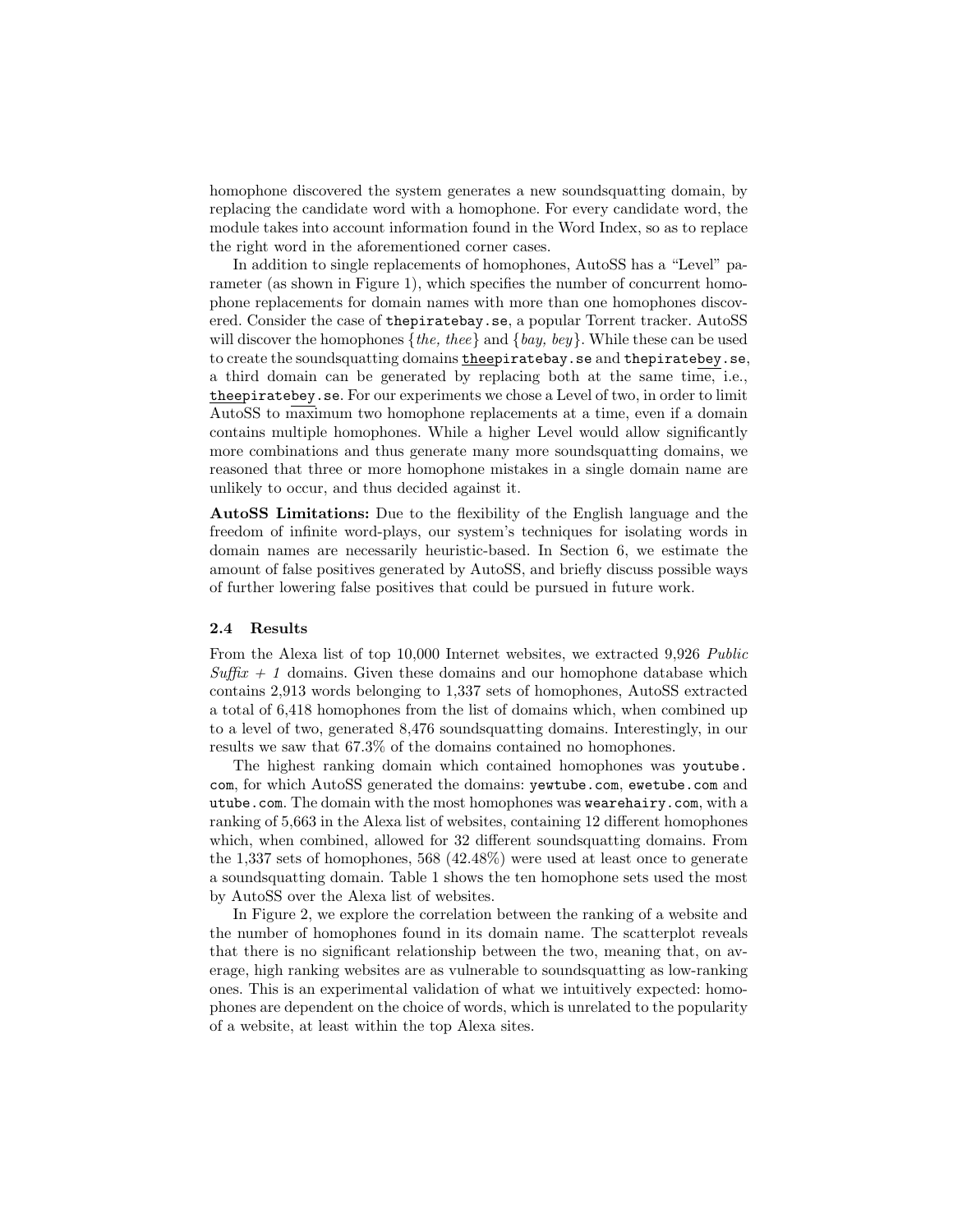|                                    | $\#\mathrm{Times}$ |
|------------------------------------|--------------------|
| Homophone set                      | Utilized           |
| $\{2, two, to, too\}$              | 735                |
| $\{1, \text{ one}, \text{ won}\}\$ | 300                |
| $\{ere, air, aire, are, ayr,$      | 278                |
| ayre, err, eyre, heir $\}$         |                    |
| $\{four, 4, for, fore\}$           | 250                |
| $\{bi, buy, by, bye\}$             | 223                |
| $\{do, dew, due, doe, dough\}$     | 208                |
| $\{whirled, whorled, world\}$      | 156                |
| $\{yew, you, ewe, u\}$             | 150                |
| $\{cite, sight, site\}$            | 134                |
| $\{0, zero, -xero\}$               | 134                |



Table 1. Top ten homophone sets for word replacements in the Alexa top 10K sites

Figure 2. Scatterplot showing the lack of a significant correlation between a website's popularity and the number of homophones contained in its domain name  $(r=0.019)$ 

# 3 Evaluation of Soundsquatting

In this section, through a series of automated and manual experiments, we analyze the existing, i.e., already registered, soundsquatting domains and categorize them according to the purpose that they serve.

## 3.1 Method of Categorization

In Section 2.3 we described AutoSS, our system for the automatic generation of soundsquatting domains, and we showed that it was able to generate 8,476 soundsquatting domains targeting the Alexa top 10,000 sites. In order to find out whether domain squatters are already aware of homophones and the principles of soundsquatting, we performed a two-step process to identify the domains that were already registered. First, we tried to resolve all domains to their IP addresses. A domain that successfully resolves is obviously registered, however a domain that does not resolve may still be registered but not assigned a valid IP address. Thus, for the set of domains that did not resolve to an IP address, we performed WHOIS lookups, and tried to register them with a popular domain name registrar. At the end of this process, we identified that 1,823 domains (21.5% of the total domains generated) were already registered.

In order to classify the registered domains, we implemented a crawler based on PhantomJS [15] that visited each of the 1,823 domains, waited for ten seconds (to allow the loading of remote content) and then took a screenshot of the page as well as recorded the HTML and final URL for later processing. The final URL was used in order to detect redirections from the visited soundsquatting domain to a different domain. To categorize each site, we followed a semi-automatic approach. We begun by manually skimming over the screenshots of all pages and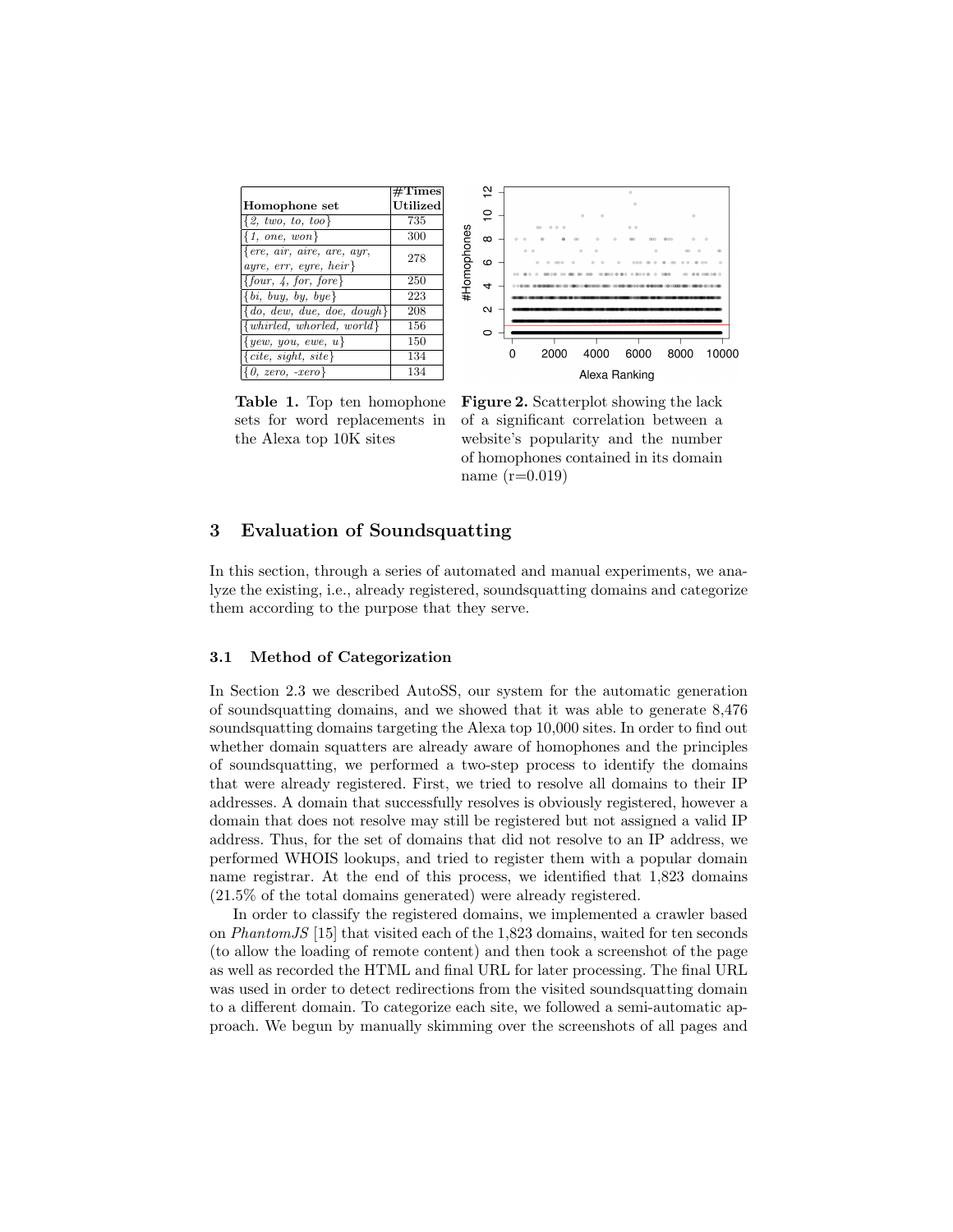grouping together images that looked alike. The majority of these were parked pages, i.e., pages that show ads, somewhat relevant to the domain name and usually also advertise that the domain may be for sale. Other groups were pages with little content, stating that the site is "under construction", placeholder pages by popular registrars informing their clients how to setup a website on their registered domain, and pages containing generic errors, such as 404 Forbidden. For each group, we examined the corresponding HTML of a few domains and created generic HTML- and JavaScript-signatures that could automatically categorize the remaining pages within each group. Using this approach, our pagecharacterizing scripts could eventually automatically classify 77.2% of all the crawled domains. The remaining unclassified domains (417) were classified manually by visiting each website and carefully inspecting the source code, available WHOIS information and any similarities (visual-, content- and audience-based) between the soundsquatting domain and the corresponding authoritative one.

#### 3.2 Categorization results

By combining the results of the automatic classification and those of our manual investigation, we categorized the registered soundsquatting domains as follows:

Authoritative-owned domains: From the 1,823 studied domains, we identified 155 soundsquatting domains which belonged to the companies and organizations behind the corresponding authoritative domains. In the vast majority of cases, the user would be automatically redirected to the correct authoritative domain without warnings or additional dialogues. The redirect almost always happened through a 301/302 HTTP status code and occasionally users were redirected to one or two intermediate hosts, which would in-turn redirect them to the appropriate domain. In these cases, we were able to identify that the intermediate hosts belong to brand-protecting companies which were, most likely, registering the fact that a user did a specific mistake, before redirecting her to the appropriate destination.

In two instances, the owners of the authoritative domains were attempting to educate their users about homophone confusion. For instance, myfreepaysight. com is a soundsquatting domain for the adult site myfreepaysite.com. When the soundsquatting domain is visited, users greeted with a message that points out the difference between the two domains.

Parked/Ads/For Sale domains: Parked domains have been identified by prior research as the preferred monetizing way of domain squatters [21,27]. As we mentioned earlier, these domains contain no real content, except ads which are constructed on demand, usually by a domain-parking agency, based on the words included in a domain name and preferences by the owner of the domain. In this category, we also include domains that were found to show ads without being affiliated with a large domain-parking agency, e.g., net0.net, a soundsquatting domain targeting netzero.net, as well as domains that are listed as "for-sale". In total, ad-driven domains represent the largest chunk of existing soundsquatting domains, with 954 cases (52.3%).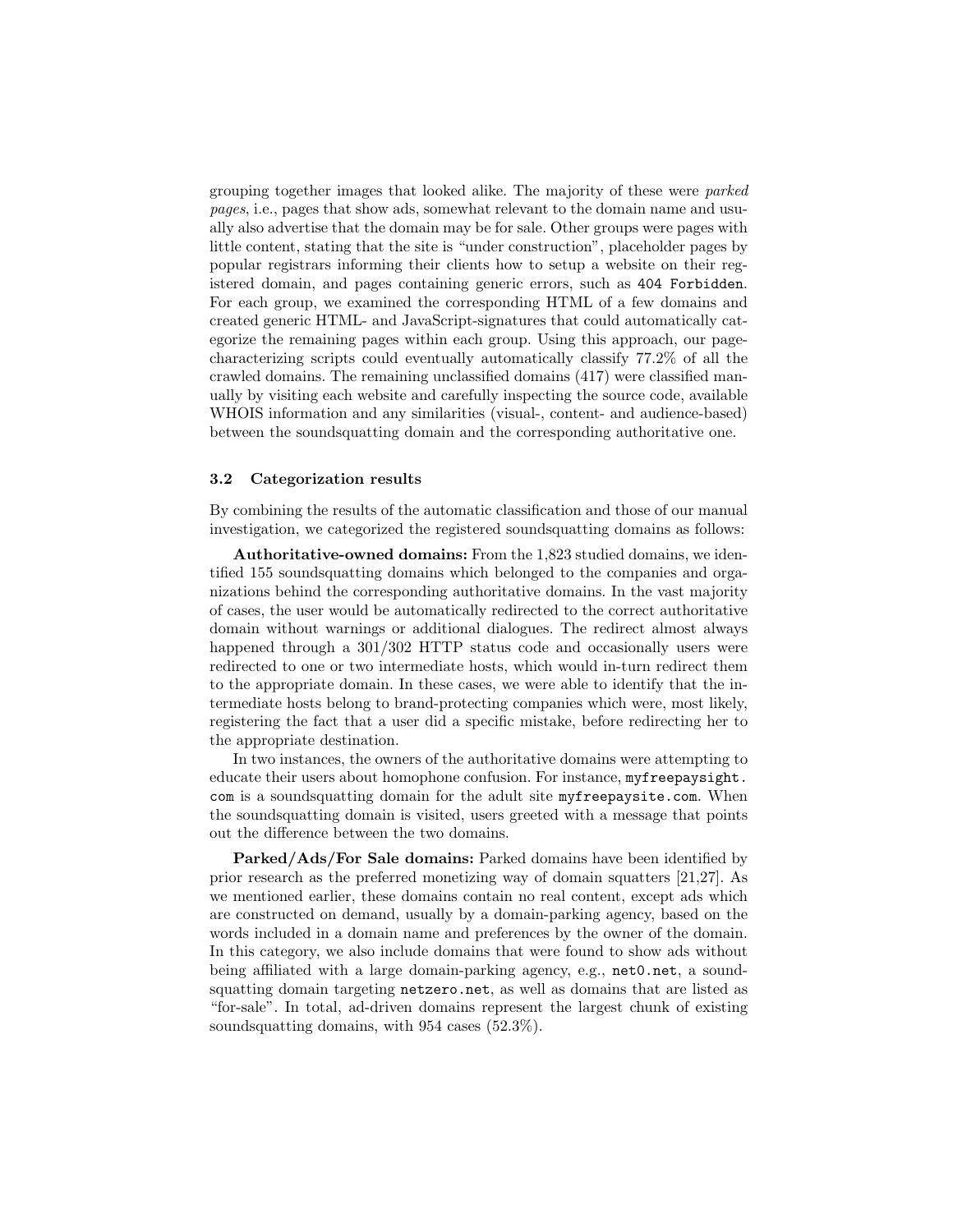Affiliate-abusing domains: While examining the soundsquatting domains that redirected the user to the appropriate authoritative domain, we realized that 32 soundsquatting domains were abusing affiliate programs of the corresponding authoritative domains. In affiliate programs, existing customers of a website are encouraged to bring new customers, through the promise of a small commission for every brought customer.

In affiliate abuse, an attacker takes advantage of an affiliate program of a website by appending his own affiliate identifier to unsuspecting visitors. More specifically, consider the domain mybrowsercache.com which is a soundsquatting domain for mybrowsercash.com. At the time of this writing, when a user visits the former domain, she will automatically be redirected to http: //www.mybrowsercash.com/index.php?refid=312044. Notice that a specific referrer identifier is added to the URL. In this way, the attacker who registered mybrowsercache.com will gain a commission every time that a user confuses "cash" and "cache", and subsequently registers to the target website. In addition to soundsquatting domains redirecting to sites with affiliate programs, we also recorded some cases where the user was kept on the soundsquatting domain and the authoritative site, together with the attacker's affiliate identifier, was opened in a full-page HTML frame.

Hit-stealing domains: From our analysis, we discovered 22 cases where attackers used soundsquatting to capture traffic and feed their own "businessrelated" domains with hits intended for the authoritative targeted site. In fact, in the majority of cases, both the soundsquatting and corresponding authoritative domain had content belonging to the same category, but they were owned by different organizations and individuals. From our experiments, we found that the most targeted business categories are adult, online shopping and travel. Below, is a list of a few examples:

- ashemailtube.com is a soundsquatting domain for the domain ashemaletube. com, a transvestite-oriented porn site. When the soundsquatting domain is visited, the user is redirected to trannydates.com a dating site specifically for transvestites.
- video-1.com, a soundsquatting domain for the adult video portal video-one. com, currently hosts an online sex shop
- todomains.ru is selling domain-registration services and is a soundsquatting domain for 2domains.ru, a large Russian domain registrar.
- gamefive.com is a soundsquatting domain for game5.com, an online gaming site. The soundsquatting domain had been for sale for three years before being turned into an online gaming site.
- textsail.ru is a soundsquatting site for textsale.ru. Both sites sell articles and stories on a wide range of topics.

In this category, we also included soundsquatting domains that profit from the trustworthiness associated with well-known and popular authoritative domains, in order to advertise non-related websites. In these cases, it is not necessary that the category of the soundsquatting domain matches the category of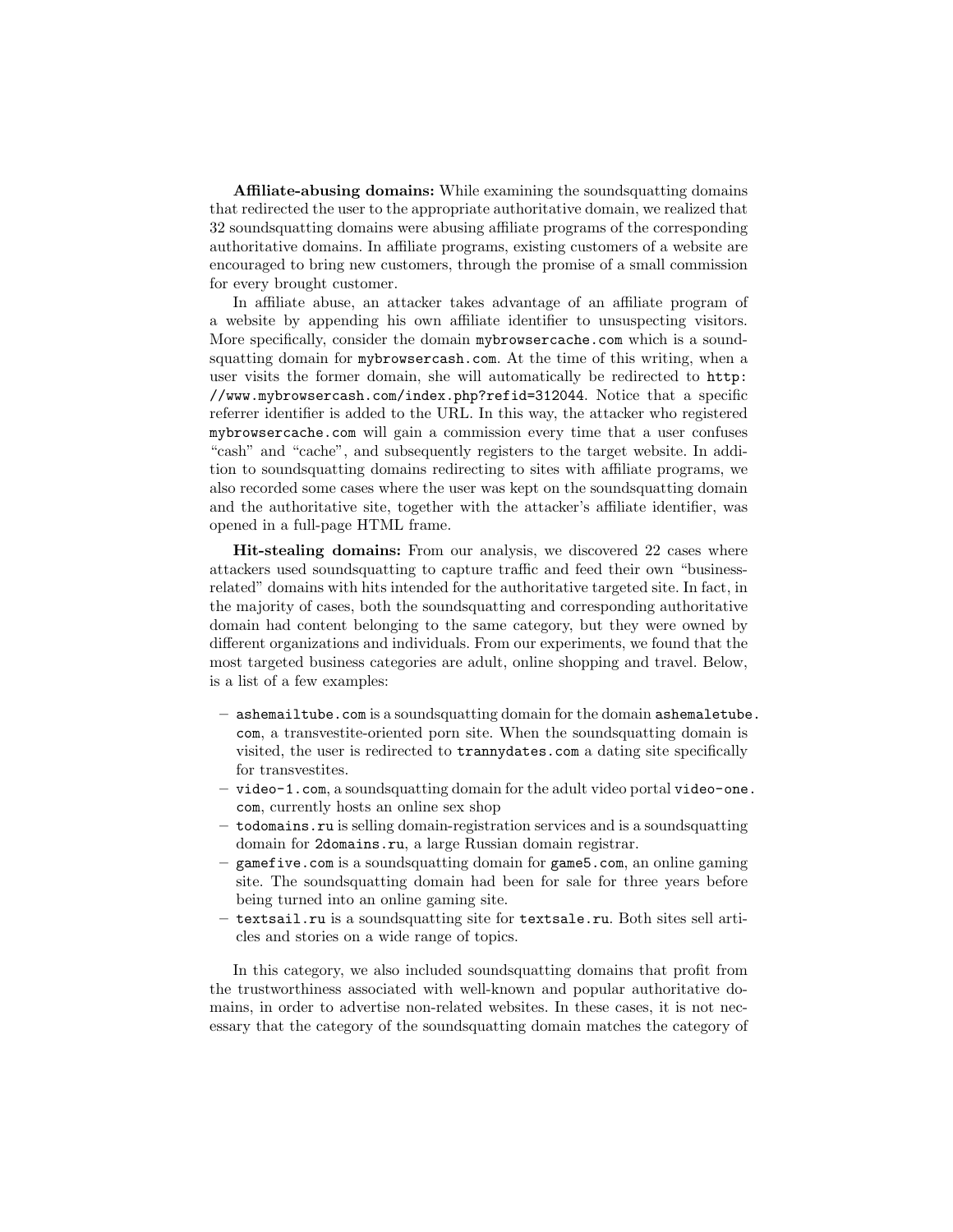the targeted authoritative domain. For example, the owner of freemale.hu is probably exploiting the popularity of the well-known Hungarian e-mail provider freemail.hu to advertise his own web page, in the same way that the soundsquatting domain tvto.no is abusing the popularity of the Norwegian TV2 channel tv2.no and subsequently redirects the user to an online casino.

Scam-related domains: Soundsquatting domains can also be used for scamming purposes. We identified 16 cases of domains used to perform different form of scams, generally by luring visitors into subscribing to fake lotteries and surveys. For instance, vhone.com, a soundsquatting domain targeting vh1.com, redirects the user to a survey site, where users are promised an opportunity to win high-end electronics in return to their participation in a short survey. The users are then trapped in a series of redirects where they are constantly promised more and more prizes while they divulge more and more private information, such as their names, email addresses and mobile phone numbers.

Promoting-related domains: In this category, we included seven domains that were used to promote someone or something related to the authoritative domain. For example, teambeechbody.com is a soundsquatting domain for teambeachbody.com, an online fitness club where people can subscribe as "fitness coaches" and gain a commission for every user that they successfully coach. At the time of this writing, when the soundsquatting domain is visited, the user is redirected to the page of a specific coach within the authoritative teambeachbody.com domain, giving that specific coach higher chances of getting selected to coach a user, over other coaches on the website. In another case, the authoritative readnovel.com domain is soundsquatted by rednovel.com, which redirects the user to http://www.lvse.com/site/readnovel-com-3550.html. The page contains a review of the authoritative website, providing a safety score, user comments and similar websites.

Others domains: We conclude our analysis with six soundsquatting domains used for malicious purposes, e.g., to install malware and acquire private information. Movreel (movreel.com), is a free-of-charge service for streaming movies, and movreal.com is one of its soundsquatting domains. At a first glance, movreal.com appears to be another streaming provider for movies, but interestingly the user is requested to download a browser plug-in (AVS Media Player.exe) to watch the video. The offered plug-in, however, is malicious and detected by most antivirus vendors as a variant of the solimba malware, i.e., an installer for other malicious software and a provider of adware campaigns. Similarly, utube.com, a soundsquatting domain for youtube.com, makes use of videos to social-engineer the user into first divulging her personal information and then, depending on the type of browser used, installing a browser extension. The extension installed when using Mozilla Firefox, injects unwanted search results, launches pop-ups, and gathers user statistics.

Among the other cases, we identified two domains that are likely used to acquire private user information, in particular email credentials. One of these is innbox.lv, which is the soundsquatting domain of the well-known Latvian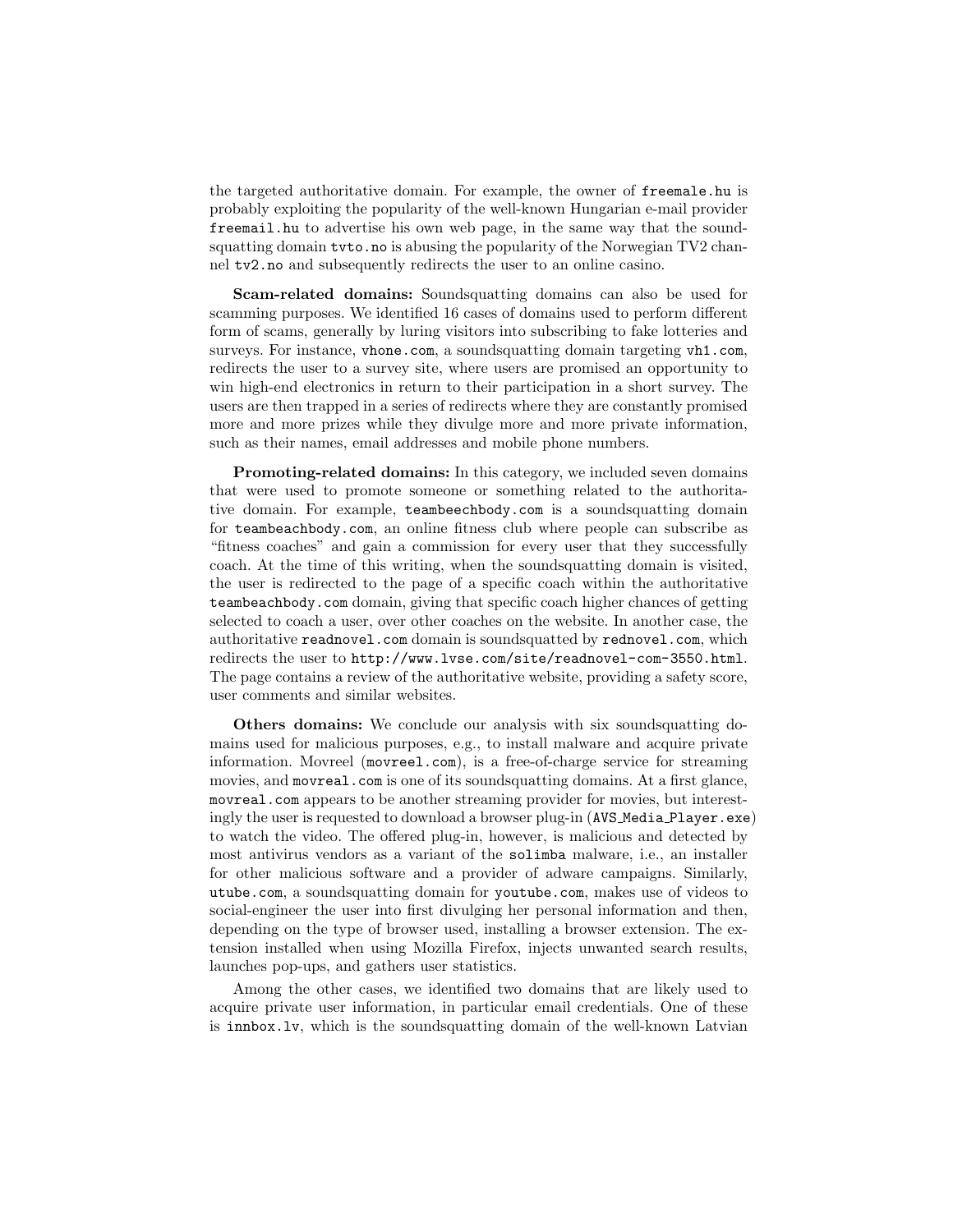service provider InBox, where both sites offer free e-mail accounts. Finally, we were able to confirm two soundsquatting domains involved in phishing campaigns against e-commerce and business-related sites.

Summary: Overall, by combining the results of the outlined categories, out of the 1,823 registered soundsquatting domains, 1,037 (56.88%) were categorized as malicious. For the remaining domains, 155 of them belong to the corresponding authoritative domains' owners, 300 domains are registered under different organizations that are using them in a legitimate way, and 331 domains were offline, or showing HTTP errors, or under construction when we visited them.

#### 4 User Characterization

In previous sections, we categorized the registered soundsquatting domains according to their use. We now turn our attention to the users who, due to homophone confusion, land on soundsquatting domains and study their population.

As described in Section 2.4, AutoSS was able to generate 8,476 soundsquatting domains for the Alexa top 10,000 websites. From these, 1,823 domains (21.5%) were already registered, leaving 6,653 unregistered soundsquatting domains. To actively measure the worldwide population of users, and to assess the viability of the soundsquatting attack, we decided to register our own soundsquatting domains and monitor the requests towards them. Since there is no prior research on soundsquatting, there was no objective or historical way of assessing which of the unregistered domains would attract more users than others. For this reason, we manually examined the list of available soundsquatting domains from which we selected a total of 30 domains, trying to cover a wide range of soundsquatting errors.

The first three columns of Table 2 show 20 of the 30 authoritative domains targeted, the pair(s) of used homophones and the registered soundsquatting domains.While three of targeted domains could be associated with typosquatting, e.g., theefreedictionary.com, the rest are radically different from domains which researchers have, over the years, associated with typosquatting, e.g., prophetclicking.com. Most domains were registered in December 2012 while some additional ones were registered in March 2013. To present a uniform view of traffic, we provide the monthly average number of requests that each domain received, till December 11, 2013.

We resolved all domains, subdomains and requests for specific file paths to a single blank page, while recording each request's details in a set of Apache log files. Users were not automatically redirected to the appropriate authoritative domain, to avoid reinforcing the behavior of typing the wrong domain, but rather to make users aware of their mistake. We discuss our ethical considerations regarding this experiment, in the Appendix of this paper.

The last column of Table 2 shows the monthly average number of human requests received during the monitored period, and the percentage of human requests over all requests. To assess the impact of soundsquatting on humans, we needed to separate visiting bots from visiting human users. To the best of our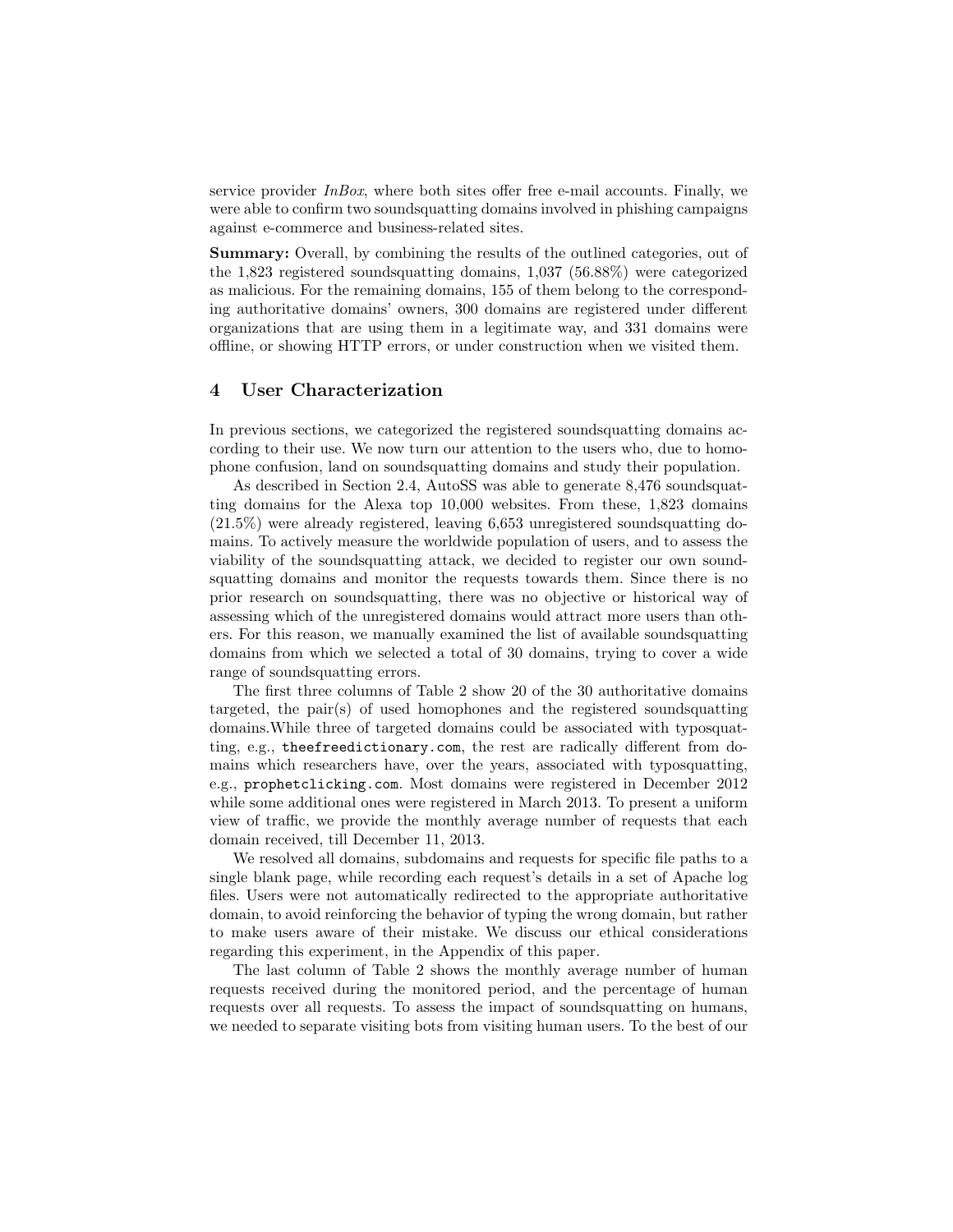|                                        |                          |                            | #Human Req. |             |
|----------------------------------------|--------------------------|----------------------------|-------------|-------------|
| Auth. Domain                           | Homophone pair SS Domain |                            | (per month) |             |
| thefreedictionary.com $\{the, thee\}$  |                          | theefreedictionary.com 283 |             | $(39.86\%)$ |
| fc2.com                                | $\{2, \text{ too}\}\$    | fctoo.com                  | 165         | $(44.84\%)$ |
| jimdo.com                              | do, do                   | jimdoe.com                 | 150         | $(38.27\%)$ |
| turbobit.net                           | $bit, \; bitt$           | turbobitt.net              | 132         | $(36.07\%)$ |
| leboncoin.fr                           | $\{coin, \ quoin \}$     | lebonquoin.fr              | 110         | $(74.32\%)$ |
| adserverplus.com                       | $ad, \, add\}$           | addserverplus.com          | 98          | $(60.49\%)$ |
| profitclicking.com                     | $\{profit, \, prompt\}$  | prophetclicking.com        | 56          | $(48.28\%)$ |
| hostgator.com                          | $\{gator, \ gater\}$     | hostgaiter.com             | 45          | $(45.92\%)$ |
| sitesell.com                           | sell, $cel$              | sitecel.com                | 44          | $(40.00\%)$ |
| discuz.net                             | $disc, disk\}$           | diskuz.net                 | 43          | $(40.19\%)$ |
| tube8.com                              | $8. \text{ait}$          | tubeait.com                | 42          | $(43.30\%)$ |
| clixsense.com                          | sense, scents            | clixscents.com             | 40          | $(44.44\%)$ |
| a8.net                                 | $\{8, \text{ eight}\}\$  | aeight.net                 | 48          | $(43.24\%)$ |
| newegg.com                             | $new, gnu\}$             | gnuegg.com                 | 37          | $(36.63\%)$ |
| redtubelive.com                        | $red, read\}$            | readtubelive.com           | 44          | $(51.76\%)$ |
| fiverr.com                             | err, air                 | fivair.com                 | 33          | $(37.93\%)$ |
| exoclick.com                           | $click, \; clique$       | exoclique.com              | 32          | $(45.71\%)$ |
| theglobeandmail.com                    | $mail, male\}$           | theglobeandmale.com        | 35          | $(38.46\%)$ |
| pastebin.com                           | $bin, \, been\}$         | pastebeen.com              | 35          | $(39.77\%)$ |
| ku6.com                                | $\{6, \text{ sics}\}\$   | kusics.com                 | 28          | $(33.33\%)$ |
|                                        |                          |                            |             |             |
| Total Requests per Month (30 domains): | 1,718                    |                            |             |             |

Table 2. A list of 20 out of the 30 registered soundsquatting domains, the corresponding authoritative domains, the homophone pair used, the monthly average number of human requests received, as well as the percentage human traffic against total traffic.

knowledge, there is no single, generic technique that can perfectly separate bots from humans. If such a technique would exist, attackers would use it to perfectly evade malware researchers, by detecting all high-interaction honeypots and never presenting them with malicious code.

For our purposes, we separated the requests as follows: during preliminary manual inspection of the recorded requests, we noted which requests had nonstandard user-agents. Using keywords extracted from these requests, we assembled a set of nine generic identifiers, like "spider", "bot" and "crawl", that many bots have in common. In addition to these generic identifiers, we scraped 707 specific bot signatures from useragentstring.com. As a result, if the user agent contained any of the 716 bot signatures in our set, the request was classified as belonging to a bot. To account for bots which do not identify themselves, we also queried the IP address of each request, in the blacklist provided by stopforumspam.com, i.e., a database containing hundreds of thousands of IP addresses, belonging to known forum spamming bots. Lastly, each address was queried in a list of IP addresses used by well-known search engine spiders [1].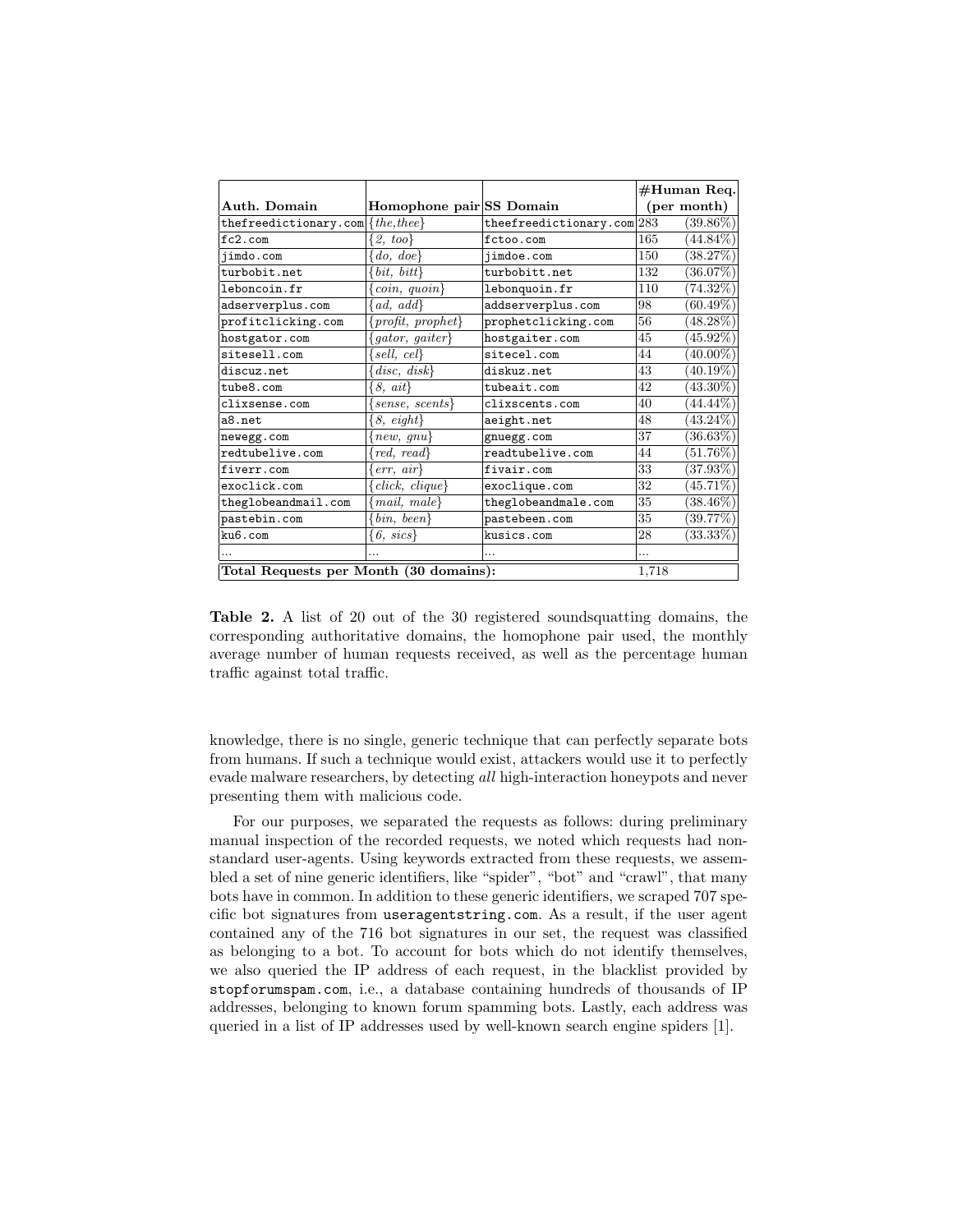Table 2 shows that our set of 30 soundsquatting domains received an average of 1,718 human requests per month. The monthly average of total requests (not shown in the table) was 4,150. The domain that received the most hits, theefreedictionary.com, is a domain that can also be associated with typosquatting and thus naturally attracts more traffic than domains that are just soundsquatting. Apart from requests towards the main page of each website, we recorded many requests towards subdomains within each domain. For instance, jimdo.com is a web application where users can create their own websites and host them on subdomains of the main domain. In our jimdoe.com logs, we found requests towards 176 subdomains connected to personal sites, such as awesomegrizzlybears.jimdoe.com, karatedojo-oppeln.jimdoe.com and armaniwoe.jimdoe.com. These were all valid subdomains within the main jimdo.com domain and thus their visits show that, even though people can accurately type relatively long and obscure subdomains, they can still confuse homophone words.

By geolocating the IP addresses of all requests we discovered that, while there were 42 countries involved in the crawling of our domains, requests from human visitors originated from 123 different countries, demonstrating that users from all countries are prone to homophone confusion and thus vulnerable to soundsquatting attacks.

In general, each soundsquatting domain received between 2 and 283 human requests per month. While these numbers are not incredibly large, and probably smaller than popular typosquatting domains, it is important to remind the reader that soundsquatting and typosquatting are not competing techniques, but rather complementing ones in the arsenal of domain squatters. Moreover, since we are the first ones to study soundsquatting, we registered domains with homophone replacements ranging from more likely, to less likely. Careful attackers could target domains in a better way, and thus acquire more users for a smaller cost.

Finally, it is worthwhile mentioning that we received a significant number of emails sent to our soundsquatting domains. Among others, we received social networking invitations, notifications of the shipment of various products, account-creation emails with credentials, and bills of mobile telephony. In all cases, it was evident that the emails were meant to be sent to accounts belonging to the legitimate domains which we targeted, but were sent to us due to homophone confusion. The receipt of these emails further demonstrates that businesses and users are indeed vulnerable to soundsquatting attacks.

### 5 Sound-dependent users

In previous sections, we described the soundsquatting attack and we investigated the existing soundsquatting domains as well as the users' susceptibility to homophone confusion. In this section, we describe a variation of the attack that is geared towards people that rely on sound.

According to the Word Health Organization, there are currently 285 million people that are visually impaired, of which 39 million are blind [2]. People that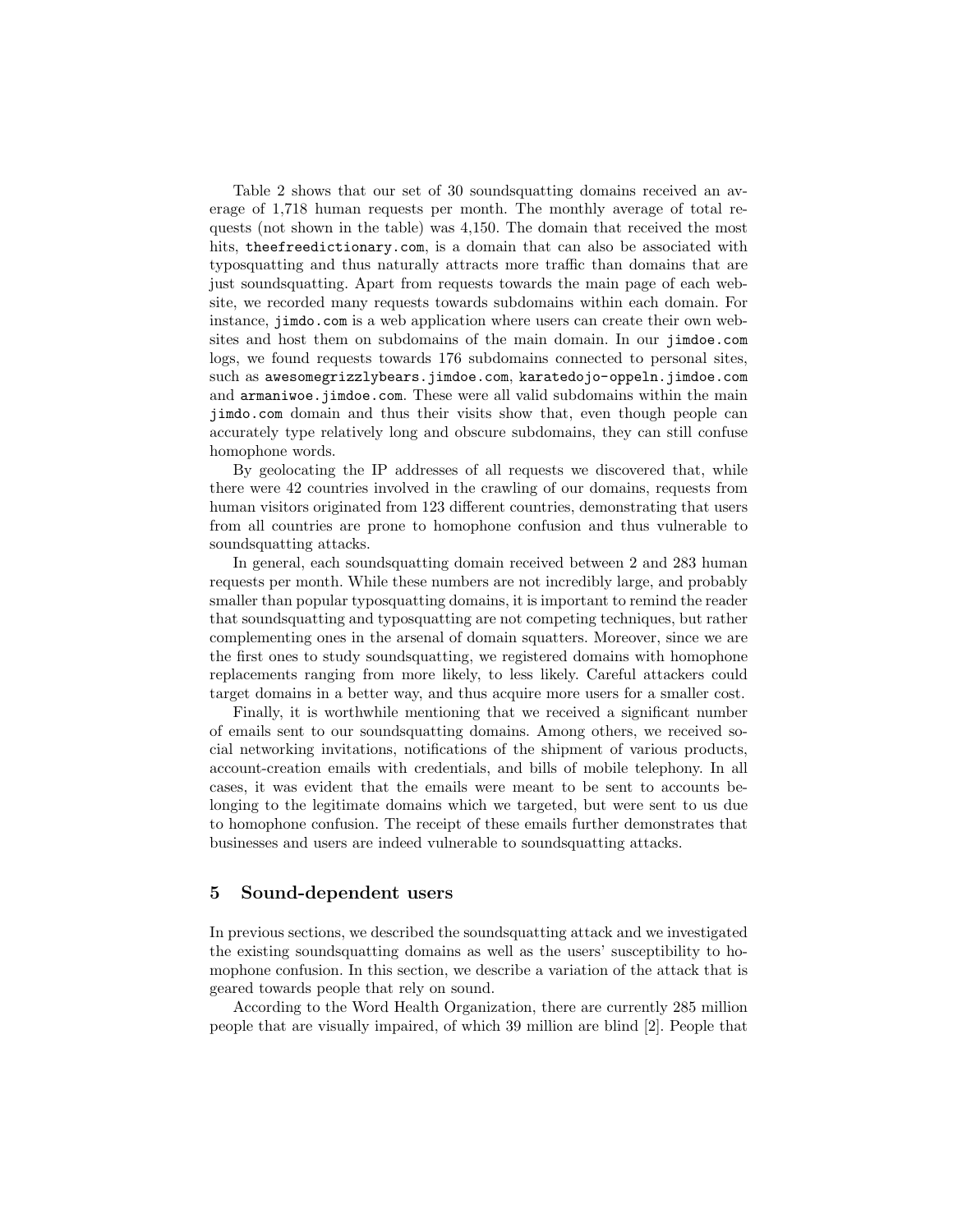are severely visually impaired, cannot properly interact with a computer without the use of assistive technologies. The two most popular assistive technologies for the visually impaired are Braille displays and screen readers [9]. In both cases, the assistive technology converts content that would be consumed by sight, into content that can be consumed by touch or sound. If one thinks of the definition of homophones and their relation to soundsquatting, a new attack becomes clear.

A user that depends on a screen reader in order to consume content in emails, web pages, messages in social networks or instant messaging applications, is vulnerable to links pointing to soundsquatting domains. A soundsquatting domain will be "read" near-identical with the targeted authoritative domain and thus the visually impaired user has no reason not to click on the offered link. While Braille displays are not vulnerable to this attack, the fact that about 90% of the visually impaired people live in developing countries combined with the high cost of Braille displays, suggest that, due to limited resources and possible portability issues, screen readers are used much more than Braille devices. Moreover, apart from visually-impaired users, hundreds of thousands of smartphone users utilize personal assistant software, like Apple's Siri, with text-to-speech capabilities when involved in another activity that makes it hard to operate their smartphones, like driving or running.

To test our theory, we sent to a web-mail account an email with two links, one pointing to youtube.com and one pointing to yewtube.com. We had our email read to us by five popular free screen readers, i.e., by the built-in screen reader of Windows XP, Windows 7 and Mac OS X, the Linux-based, open-source ORCA [23], and the Thunder screen reader [26]. We also sent a text-message with the same information to an Android smartphone with Skyvi [5], a popular Siri-like application installed by more than 260,000 users.

In all six cases, the two links sounded identical to each other which means that a sound-dependent person would have no means of separating a legitimate link from a malicious one. To further exacerbate the issue, this type of attack can also work with pseudohomophones, i.e., combinations of characters that are not real dictionary words but are purposefully constructed to sound like real words, such as  $\{joke, joak\}$  [24]. Thus, pseudo-soundsquatting domains can be crafted even for target domains that contain no homophones, such as phacebook.com and phaceboocc.com.

Due to the potentially large number of such domain variations and the specificity of this attack, we reason that the responsibility of protecting a sounddependent user should be on the text-to-speech software.One way of protecting against this threat is for the software to switch to a "spelling mode" whenever a link is encountered, so that the user will realize that the link is not what it sounds like and avoid visiting the malicious website.

# 6 Limitations & Future work

In Section 2.3 we described the workings of AutoSS, a tool that automatically generates soundsquatting domains. While we accounted for many corner cases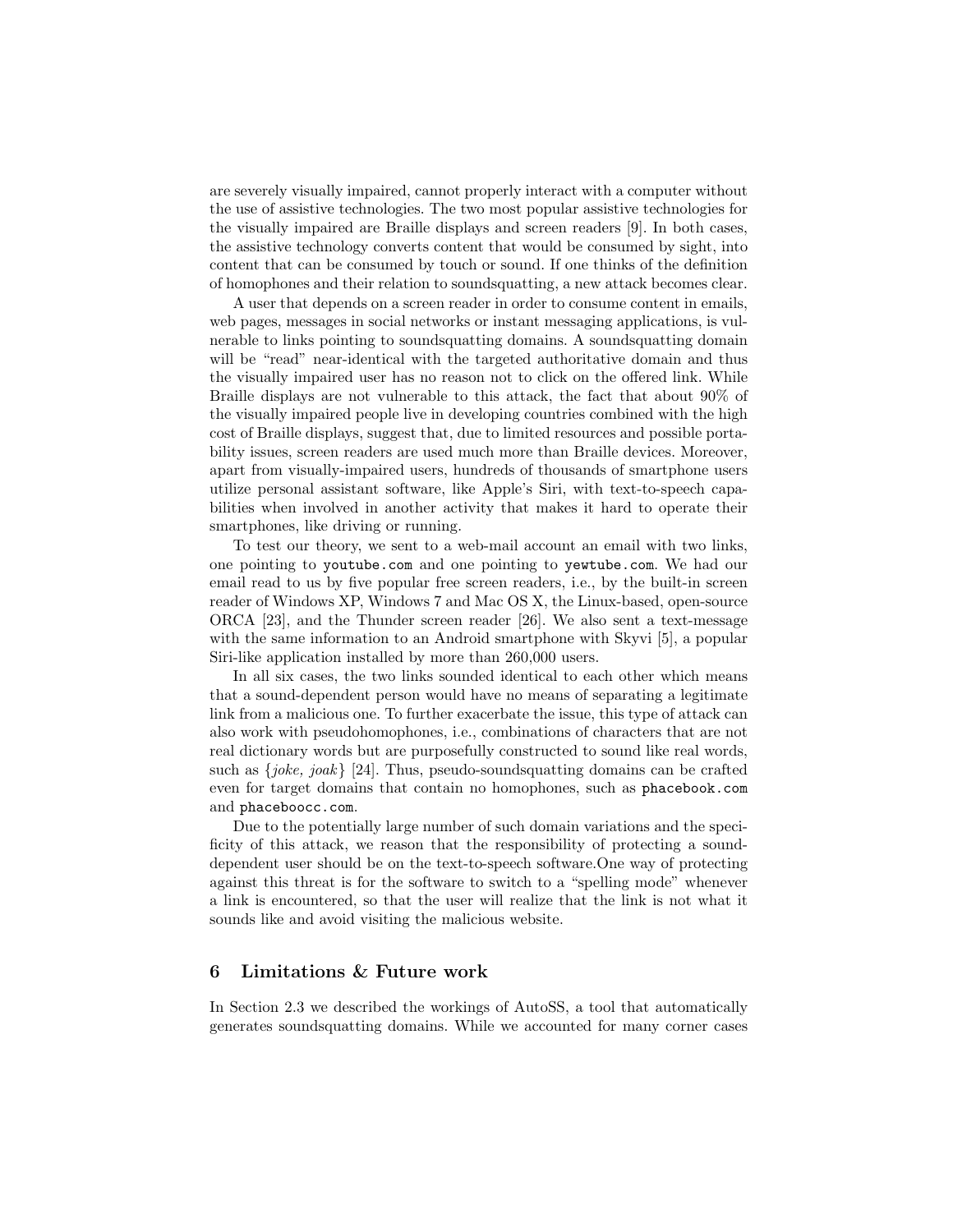when attempting to identify the words comprising a domain name, there is, unfortunately, still room for false positives, i.e., generated domains that do not conform to our definition of soundsquatting and the intuition behind it. For instance, there are many domains in the Alexa top 10,000 which do not include English words, like laredoute.fr, a French e-shop. AutoSS uses an English dictionary and thus will identify the words "lare", "do" and "ute" inside the domain name. The "Accidental Words Removal" module of AutoSS, will successfully combine these words to "laredoute" and thus, the words will then be used as keys in our homophone replacement database resulting to improbable domains, such as laredewute.fr. Prior systems proposed to automatically generate typosquatting domains do not suffer from such problems, since they operate at a character level [21,27] whereas soundsquatting operates at a word level.

To estimate the number of false positives, we randomly sampled 5% (424) of the generated soundsquatting domains and manually examined each homophone replacement, classifying each domain as a true or false positive. At the end of this process we identified 80 false positives out of the 424 investigated domains (18.9% with a margin of sampling error  $\pm 4.75\%$ ). While the number of false positives is not negligible, the main purpose of our work was to investigate a previously unreported domain-squatting technique and to evaluate its practicality and adoption on the web which we believe that we did.

The lack of punctuation in a domain name makes identifying its language, a challenging task. One way around this problem would be to actually inspect the main page of the site, characterize the language of that, and assume that the domain name contains words of the same language. We leave the exploration of this and other techniques of reducing false positives, for future work.

## 7 Related work

To the best of our knowledge, this paper is the first one that uncovers the use of homophones as a way of performing domain squatting, and systematically studies the adoption of the attack, as well as the user's susceptibility towards it.

Domain squatting was the first type of cybersquatting involving the registration of domains that were trademarks belonging to other persons and companies, before the latter had a chance to register [6,8,13]. Domain squatting later evolved into typosquatting  $[8,21,27]$ , i.e., the act of registering domains that are mistypes of popular authoritative domains which can be traced back to 1999, through the Anticybersquatting Consumer Protection Act (ACPA) which already mentions URLs that are "sufficiently similar to a trademark of a person or entity."[3]

Apart from typosquatting, there also exist other, less popular, types of domain squatting, such as domains that abuse the visual similarity of characters in different character sets [11,16], and domains that capture the traffic originating from erroneous bit-flips in user devices [7,22].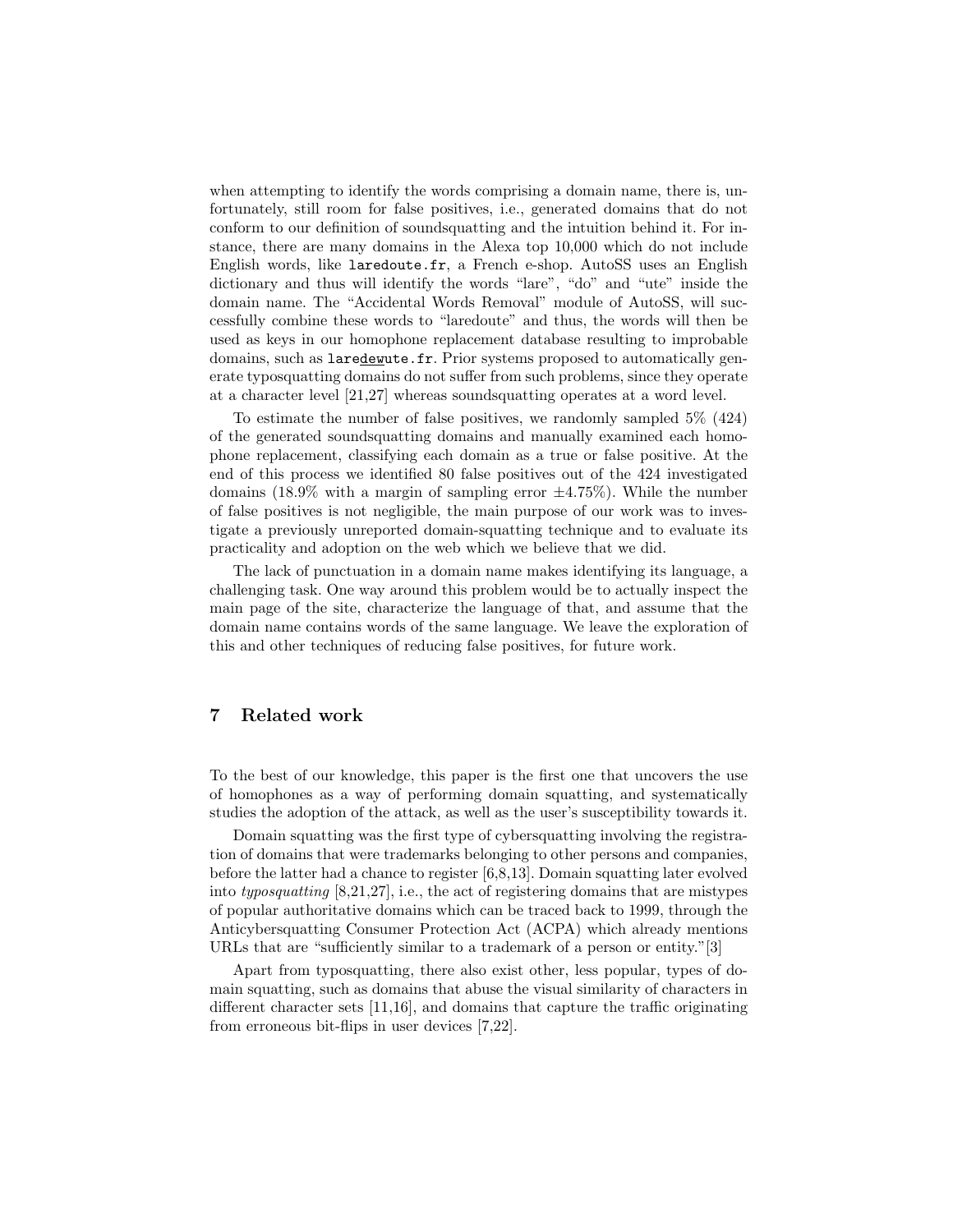# 8 Conclusion

In this paper we uncovered a new type of domain squatting based on the sound similarity of words, rather than typographical mistakes. We named the attack "soundsquatting", described a system for automatically generating soundsquatting domains, and showed that attackers are already familiar with the concepts behind soundsquatting, abusing them in ways similar to known types of domain squatting. By registering our own soundsquatting domains, we showed that it is possible for well-selected soundsquatting domains to attract hundreds of human visitors every month. We also briefly examined the relationship between textto-speech software and soundsquatting, and showed that attackers could abuse the former to trick sound-dependent users into visiting malicious soundsquatting and pseudo-soundsquatting domains. Overall, our findings verify the practicality of soundsquatting and show that homophone confusion should be accounted for, by website owners, registrars, and cybersquatting countermeasures.

Acknowledgments: We want to thank the anonymous reviewers for the valuable comments. This research was performed with the financial support of the Prevention against Crime Programme of the European Union (B-CCENTRE), the Research Fund KU Leuven, and the EU FP7 projects NESSoS and STREWS.

# References

- 1. IP Addresses of Search Engine Spiders. http://iplists.com/.
- 2. WHO Visual impairment and blindness. http://www.who.int/mediacentre/ factsheets/fs282/en/.
- 3. Anticybersquatting Consumer Protection Act (ACPA). http://www.patents. com/acpa.htm, November 1999.
- 4. A. Banerjee, D. Barman, M. Faloutsos, and L. N. Bhuyan. Cyber-fraud is one typo away. In Proceedings of IEEE INFOCOM, 2008.
- 5. BlueTornado. Skyvi (Siri for Android). http://www.skyviapp.com.
- 6. S. E. Coull, A. M. White, T.-f. Yen, F. Monrose, and M. K. Reiter. Understanding domain registration abuses. In IFIP SEC'10, 2010.
- 7. A. Dinaburg. Bitsquatting: DNS Hijacking without Exploitation. In Proceedings of BlackHat Security, July 2011.
- 8. B. Edelman. Large-scale registration of domains with typographical errors, 2003.
- 9. Even Grounds How Do Blind People Use The Computer. http://www. evengrounds.com/blog/how-do-blind-people-use-the-computer.
- 10. R. Ferguson. Tvviter Typosquatting Phishing Site. http://countermeasures. trendmicro.eu/tvviter-typosquatting-phishing-site/.
- 11. E. Gabrilovich and A. Gontmakher. The homograph attack. Communucations of the ACM, 45(2):128, Feb. 2002.
- 12. G. Gee and P. Kim. Doppelganger Domains. http://www.wired.com/images\_ blogs/threatlevel/2011/09/Doppelganger.Domains.pdf.
- 13. J. Golinveaux. What's in a domain name: Is cybersquatting trademark dilution? In University of San Francisco Law Review 33 U.S.F. L. Rev. (1998-1999).
- 14. A. Herzberg and H. Shulman. Fragmentation Considered Poisonous, or: Onedomain-to-rule-them-all.org. In CNS '13, pages 224–232. IEEE, 2013.